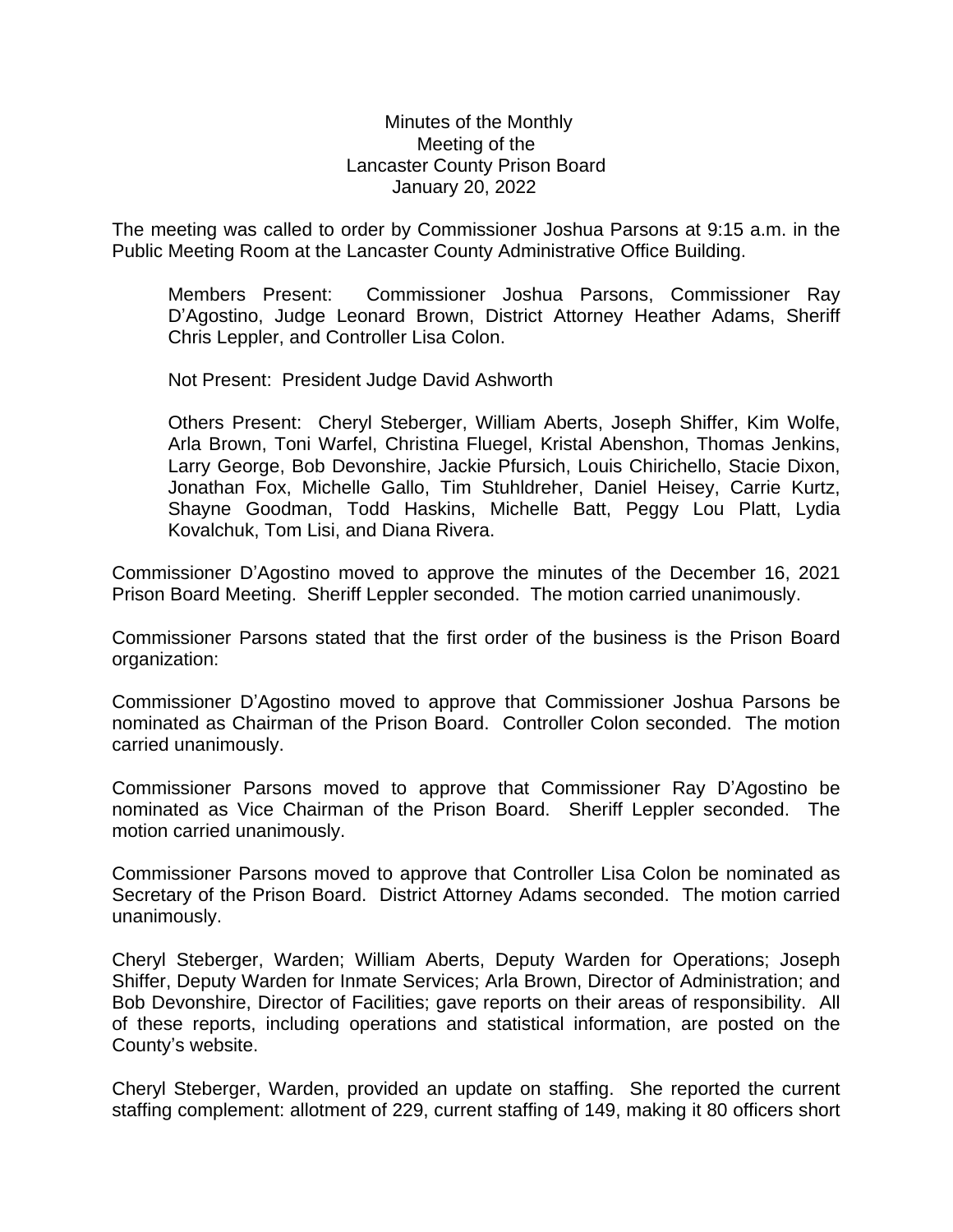at the facility. She stated that they were short 99 officers at last month's Prison Board meeting. Warden Steberger stated that they are seeing an improvement due to the wage increase. The starting wage is \$23.00 per hour with a \$7,500 sign-on bonus. Warden Steberger stated that she began conducting interviews along with Deputy Warden Aberts and Major Chirichello since the beginning of this year. She stated that she feels it is important for the candidate to see the face of the organization. Warden Steberger stated that they had 15 job interviews in the last two weeks and eight of those candidates are moving forward. She stated that there are five interviews scheduled for tomorrow. Warden Steberger stated that as part of the upcoming policy and procedure meeting, they will be reviewing their hiring practices to make that process more efficient. Warden Steberger stated that the vendor in charge of advertising was in the facility last week to do some additional filming. She noted that a job fair is being held at the Public Safety Training Center today from 2:00 p.m. to 8:00 p.m.

Warden Steberger reported the inmate population this morning is 739. The inmate population in December 2020 was 650 and 725 in December 2021.

Warden Steberger reported that the next PrisonStat meeting is scheduled for January 25, 2022, at 1:30 p.m. in the Public Meeting Room at the Lancaster County Administrative Office Building.

Warden Steberger welcomed Controller Lisa Colon to the Prison Board.

William Aberts, Deputy Warden for Operations, reported the officers of the month for December: First Shift, Officer Brandon Beebe; Second Shift, Officer Miguel Pabon; and Third Shift, Officer William Manotti IV. Officer Beebe, Officer Pabon, and Officer Manotti were unable to attend the meeting.

Deputy Warden Aberts reported that the control panel project work to fix existing issues is still a slow process. He stated that there was no improvement after the company made a virtual update.

Joseph Shiffer, Deputy Warden for Inmate Services, provided a COVID update. Deputy Warden Shiffer reported that there has been a total of 322 positive cases in the inmate population since January 1, 2021, which includes 64 cases since January 1, 2022. He stated that currently there are 30 inmates on COVID protocol. Deputy Warden Shiffer reported that there have been 439 COVID vaccinated inmates. He reported that there were five hospitalizations in August and September of 2021 related to COVID issues, but currently there are zero hospitalizations. Deputy Warden Shiffer reported that 58 staff previously tested positive, with one currently out of the building on quarantine. He noted that since January 1, 2021, 8,865 tests have been conducted at the facility. Deputy Warden Shiffer stated that they are in the midst of a surge and are working through it with multiple housing units on quarantine and isolation status. He stated that they continue to monitor those inmates and provide appropriate care.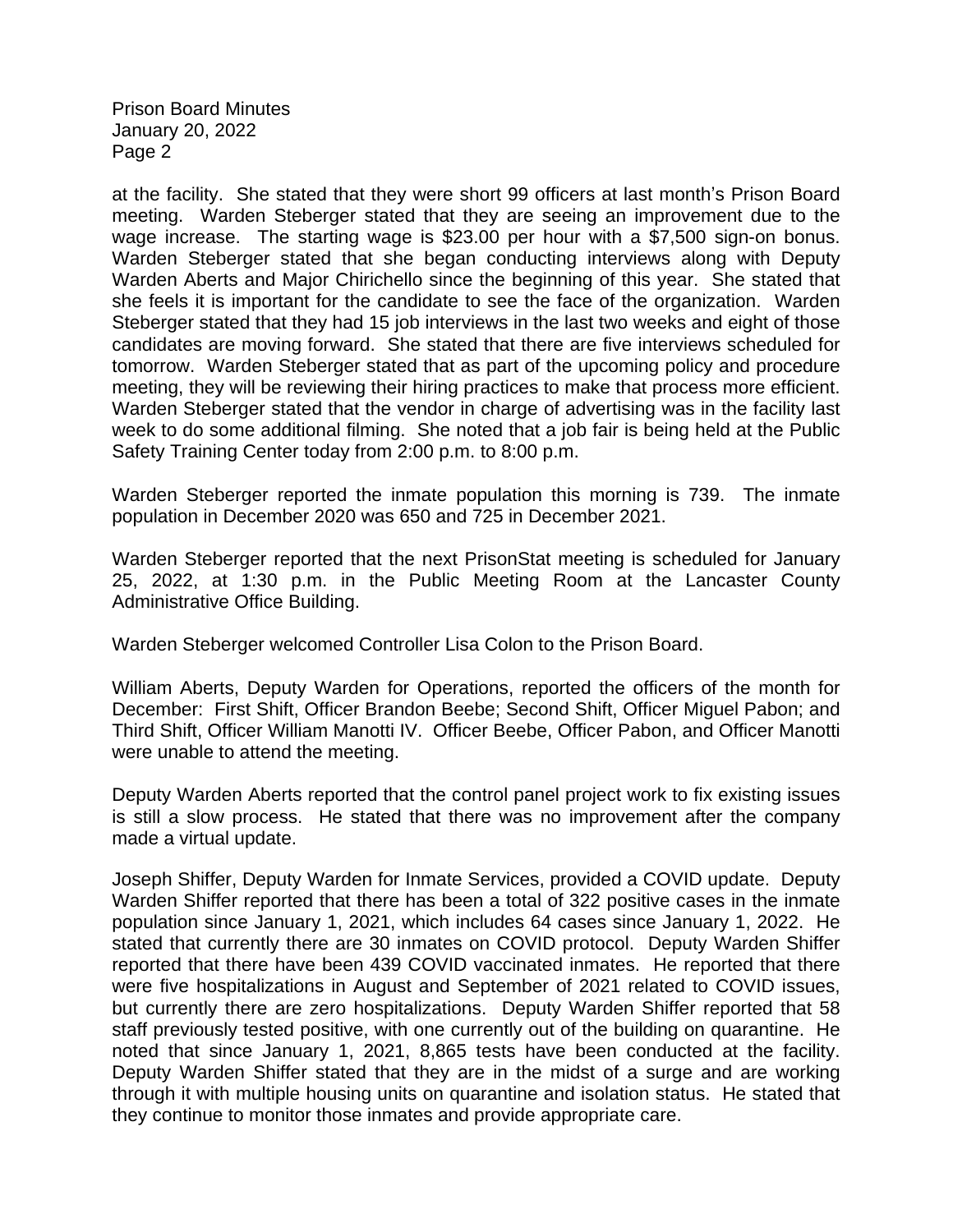Deputy Warden Shiffer provided a staffing update for his department. He reported that there continues to be three open positions, including a drug & alcohol position that closed on the County website. He stated that they will be conducting interviews this week. Deputy Warden Shiffer stated that the wage increase has increased the number of applications being received.

Deputy Warden Shiffer provided a reentry services update. He stated that their goal this month is to run a very small group of inmates through the new Pathways Home Grant program. He stated that they are selecting inmates that are close to being released.

Jonathan Fox, Have A Heart, asked Deputy Warden Shiffer to explain what he means by "appropriate" care for COVID positive inmates. Deputy Warden Shiffer stated that the medical department closely monitors the inmates daily by checking their vitals and providing medication and treatment. He stated that if the inmate is symptomatic, a provider will meet with the inmate and determine the best course of action. Mr. Fox asked if there had been any inmates who needed to be hospitalized. Deputy Warden Shiffer stated that there were five hospitalizations in August and September of 2021 and another individual in 2020 around the same time. Mr. Fox asked if the Correctional Officers are allowed to be treated by PrimeCare within the Prison. Deputy Warden Aberts stated that Correctional Officers are allowed to receive emergency treatment in the facility.

Arla Brown, Director of Administration, reported that they closed out the year on a good note. She stated that all positions are filled except one. The remaining Business Manager vacancy is under review to assess the needs of the department.

Ms. Brown stated she will continue to include separation data in the statistical data that is provided.

Bob Devonshire, Director of Facilities Management, reported on his areas of responsibility:

- CGL is currently fully staffed.
- They continue to work with Purchasing on the Prison maintenance RFP. CGL's contract expires in early 2022.
- They continue to assist Deputy Warden Aberts on the door access control system upgrades.
- There were 161 work orders closed in December, with 1,745 closed year-to-date. This is an average of 175 work orders at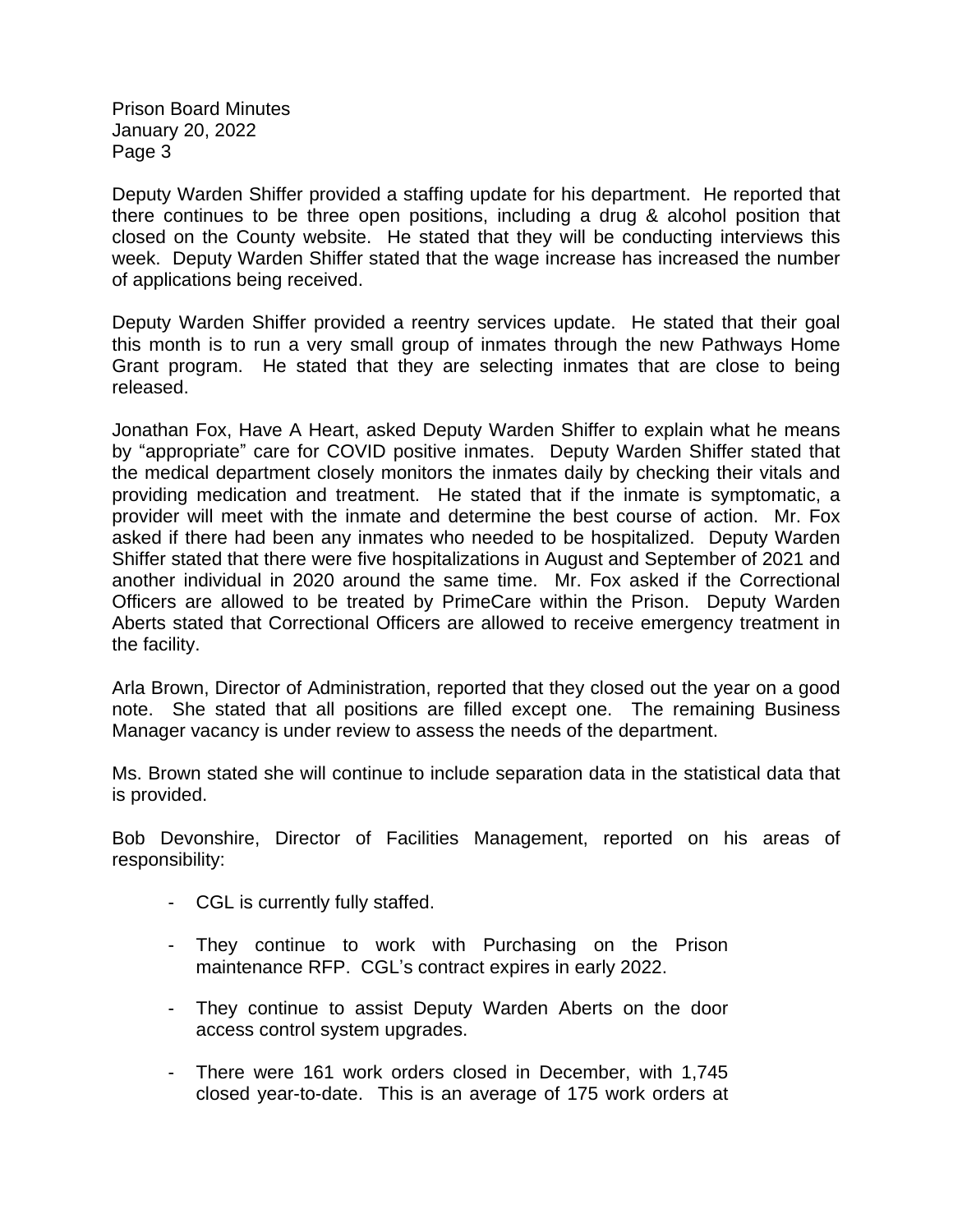> the Prison closed per month for 2021 and 172 closed work orders per month in a five-year average.

- The 2022 operating budget is \$1,422,453 and the capital budget is \$98,797.

Commissioner D'Agostino provided a land acquisition update for the proposed new prison. He stated that the attorney working on the land purchase is preparing documents so that they will be able to close in the next few weeks. Commissioner D'Agostino stated that there will be a report provided by the work group to the Board of Commissioners of a time frame for the next steps.

In business from guests, Michelle Batt, asked when the work group committee will meet and if that will be open to the public. Commissioner D'Agostino stated that the work group consists of internal members of the staff and their attorney to get through the process of purchase. He stated that at the next meeting they will discuss expanding the project to the next phase which will be design. Commissioner Parsons stated that they have not had any discussion on the design for the new facility yet. He stated that they have been focusing on getting the land acquired. Commissioner Parsons stated that once they acquire the land, the Board of Commissioners and the Prison Board will discuss the design committee. Ms. Batt asked if the planning process will be something the public could be involved in. Commissioner Parsons stated that there will be opportunity for public input regarding the planning process.

Mr. Fox complimented Bob Devonshire on how the information was presented on his report and suggests something similar from PrimeCare on their reports. Warden Steberger noted that PrimeCare stats are in the Prison Board agenda and lists everything from how many pregnant females to surgeries, and how many sick calls they answer each day. She stated that she feels that there is enough information provided and is confident in the work PrimeCare does. Warden Steberger also noted that last year was the first time that there were zero deaths in the facility since 2015, which is the result of the hard work being done.

Tom Lisi, LNP, commented that Commissioner D'Agostino stated at last month's meeting that there will be a report at the January meeting about the land sale process and the design committee. He stated that it looks like it is now being pushed forward a bit. Commissioner D'Agostino stated that they had a couple loose ends to tie up in documentation in purchasing the property before bringing it to the Board of Commissioners. Mr. Lisi asked what action the Board of Commissioners would need to take for the land sale. Commissioner D'Agostino stated that the County Solicitor will have a motion for the Board to effectuate the purchase of the property and where the money is coming from. Commissioner Parsons stated that everything up to this point is preliminary to the actual purchase and if compared to buying a home, this will be the closing. Mr. Lisi asked if there will be a more detailed report about what the design